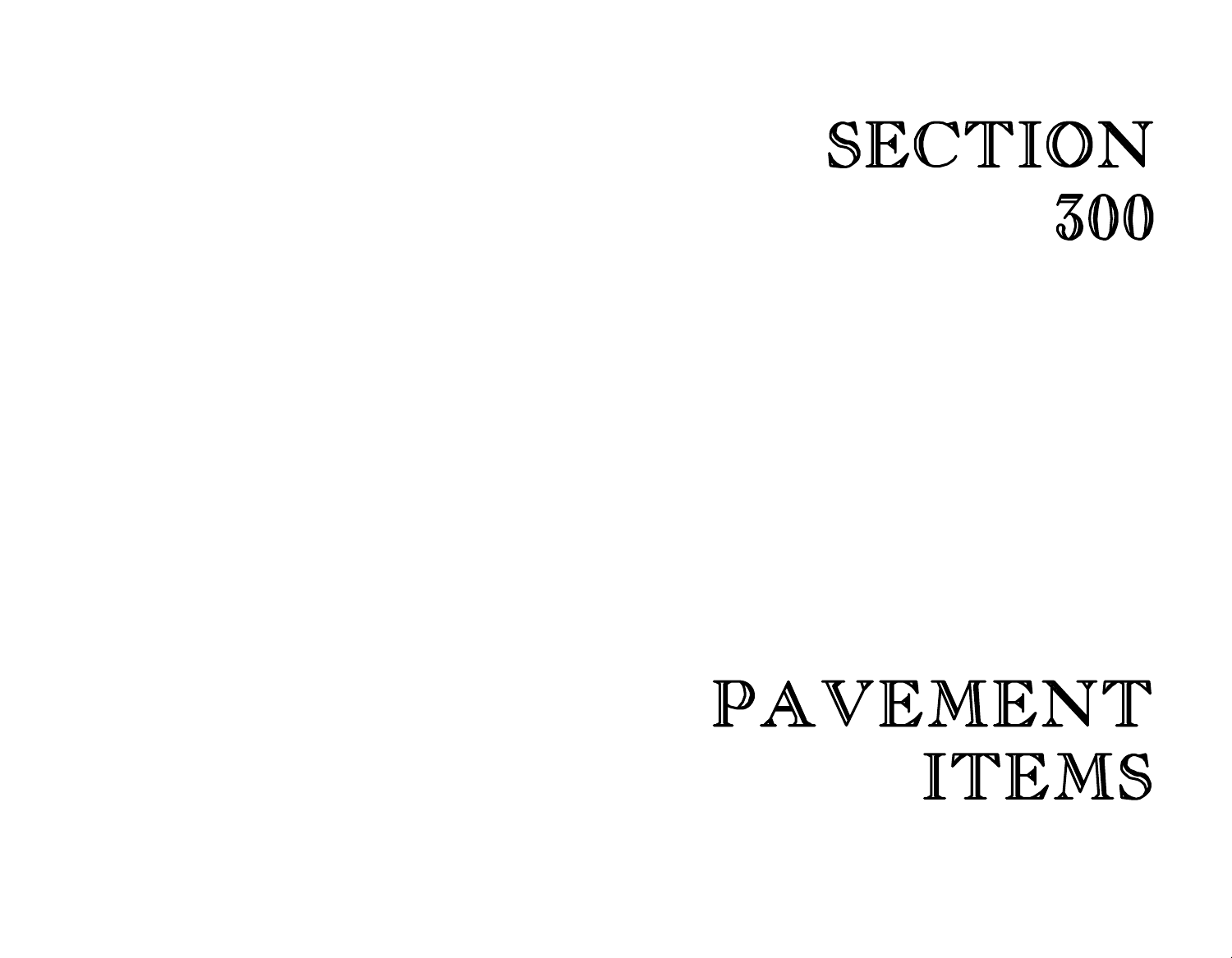#### **VDOT 2001 Road and Bridge Standards Section 300 - Pavement Items**

| <b>Standard</b> | Page   | <b>Title</b>                                                                                       | <b>Current</b><br>Revision | <b>Previous Revisions</b> |  |  |  |  |  | Original<br><b>Standard</b> | Insertable<br><b>Sheet</b> |
|-----------------|--------|----------------------------------------------------------------------------------------------------|----------------------------|---------------------------|--|--|--|--|--|-----------------------------|----------------------------|
| <b>PR-2</b>     | 301.01 | Plain and Reinforced Concrete Pavement Showing<br>Reinforcment, Logitudinal, and Transverse Joints | 7/02                       |                           |  |  |  |  |  | 2/01                        |                            |
|                 | 301.02 | Plain and Reinforced Concrete Pavement Showing<br>Reinforcment, Logitudinal, and Transverse Joints | 7/03                       |                           |  |  |  |  |  | 2/01                        | $A-150$                    |
|                 | 301.03 | Plain and Reinforced Concrete Pavement Showing<br>Reinforcment, Logitudinal, and Transverse Joints | 7/03                       |                           |  |  |  |  |  | 2/01                        | A-150                      |
|                 | 301.04 | Standard Load Transfer Assembly Contraction Joints                                                 |                            |                           |  |  |  |  |  | 2/01                        |                            |
|                 | 301.05 | Standard Load Transfer Assembly Expansion Joints                                                   |                            |                           |  |  |  |  |  | 2/01                        |                            |
| <b>PR-3</b>     | 301.06 | 8" Continuously Reinforced Concrete Pavement<br>(Wire Mesh Reinforcement)                          |                            |                           |  |  |  |  |  | 2/01                        |                            |
|                 | 301.07 | 8" Continuously Reinforced Concrete Pavement<br>(Steel Bar Reinforcement)                          |                            |                           |  |  |  |  |  | 2/01                        |                            |
|                 | 301.08 | 8" Continuously Reinforced Concrete Pavement (for<br>use with Bar or Wire Mesh Reinforcement)      | 8/07                       |                           |  |  |  |  |  | 2/01                        | A-193                      |
|                 | 301.09 | 8" Continuously Reinforced Concrete Pavement<br>(Leave out Joint Detail)                           |                            |                           |  |  |  |  |  | 2/01                        |                            |
| PR-4            | 301.10 | 9" Continuously Reinforced Concrete Pavement<br>(Steel Bar Reinforcement)                          |                            |                           |  |  |  |  |  | 2/01                        |                            |
|                 | 301.11 | 9" Continuously Reinforced Concrete Pavement (for<br>use with Bar Reinforcement only)              | 8/07                       |                           |  |  |  |  |  | 2/01                        | A-193                      |
|                 | 301.12 | 9" Continuously Reinforced Concrete Pavement<br>(Leave out Joint Detail)                           |                            |                           |  |  |  |  |  | 2/01                        |                            |
| <b>PR-5</b>     | 301.13 | 9" Continuously Reinforced Concrete Pavement 14<br><b>Foot Travel Lane</b>                         | 7/03                       |                           |  |  |  |  |  | 2/01                        | <b>ISD-2623</b>            |
|                 | 301.14 | 9" Continuously Reinforced Concrete Pavement 14<br>Foot Travel Lane                                | 1/04                       | 7/03                      |  |  |  |  |  | 2/01                        | <b>ISD-2623</b>            |
|                 | 301.15 | 9" Continuously Reinforced Concrete Pavement 14<br>Foot Travel Lane                                | 7/03                       |                           |  |  |  |  |  | 2/01                        | <b>ISD-2623</b>            |
| PR-6            | 301.16 | 10" Continuously Reinforced Concrete Pavement 14<br><b>Foot Travel Lane</b>                        | 7/03                       |                           |  |  |  |  |  | 2/01                        | <b>ISD-2724</b>            |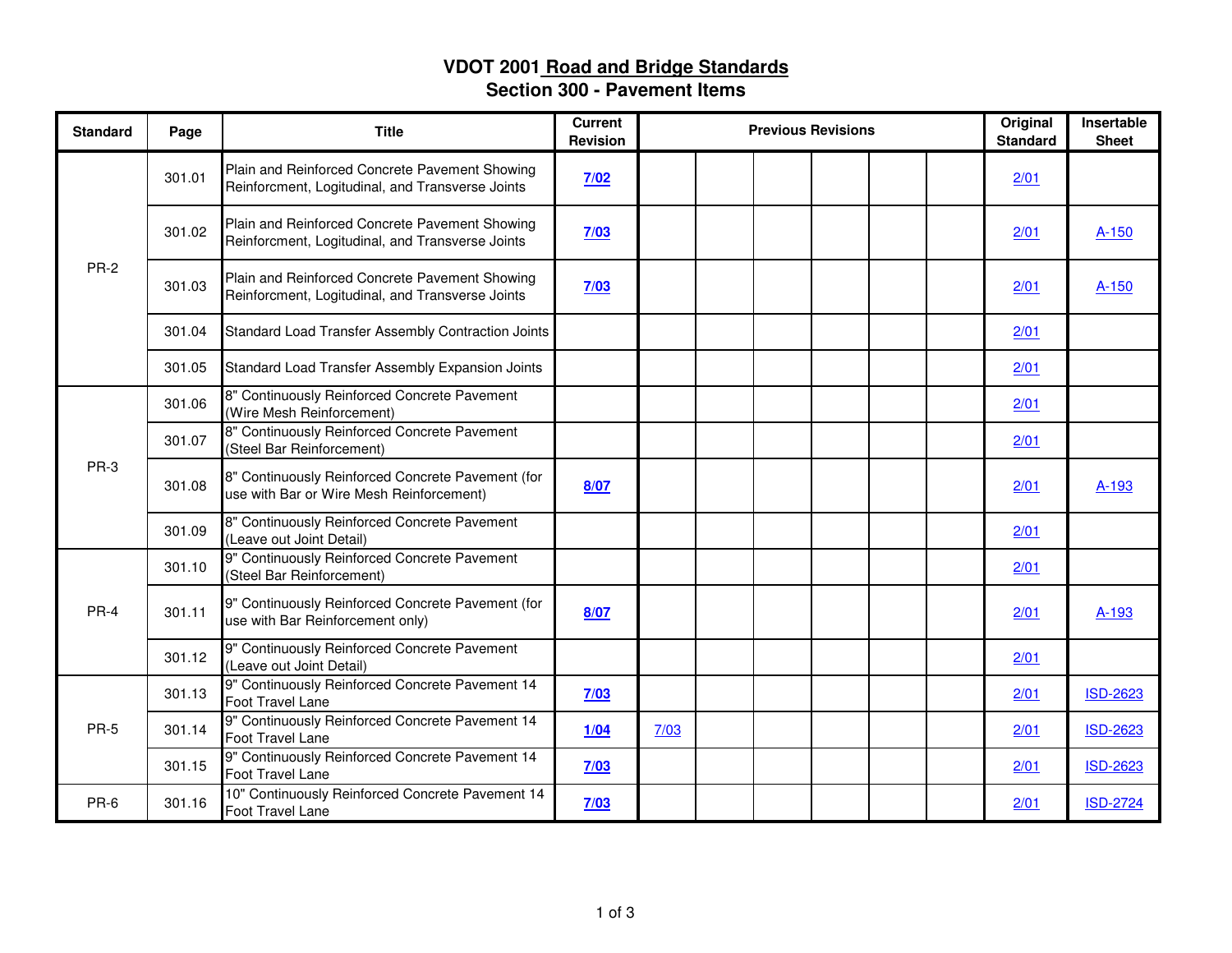#### **VDOT 2001 Road and Bridge Standards Section 300 - Pavement Items**

| <b>Standard</b> | Page   | <b>Title</b>                                                                           | <b>Current</b><br><b>Revision</b> | <b>Previous Revisions</b> |  |  |  |  | Original<br><b>Standard</b> | Insertable<br><b>Sheet</b> |                  |
|-----------------|--------|----------------------------------------------------------------------------------------|-----------------------------------|---------------------------|--|--|--|--|-----------------------------|----------------------------|------------------|
| PR-6            | 301.17 | 10" Continuously Reinforced Concrete Pavement 14<br>Foot Travel Lane                   | 1/04                              | 7/03                      |  |  |  |  |                             | 2/01                       | <b>ISD-2724</b>  |
|                 | 301.18 | 10" Continuously Reinforced Concrete Pavement 14<br>Foot Travel Lane                   | 7/03                              |                           |  |  |  |  |                             | 2/01                       | <b>ISD-2724</b>  |
| <b>PR-7</b>     | 301.19 | 11" Continuously Reinforced Concrete Pavement 14<br>Foot Travel Lane                   | 7/03                              |                           |  |  |  |  |                             | 2/01                       | <b>ISD-2761</b>  |
|                 | 301.20 | 11" Continuously Reinforced Concrete Pavement 14<br>Foot Travel Lane                   | 1/04                              | 7/03                      |  |  |  |  |                             | 2/01                       | <b>ISD-2761</b>  |
|                 | 301.21 | 11" Continuously Reinforced Concrete Pavement 14<br><b>Foot Travel Lane</b>            | 7/03                              |                           |  |  |  |  |                             | 2/01                       | <b>ISD-2761</b>  |
| PR-8            | 301.22 | 12" Continuously Reinforced Concrete Pavement 14<br>Foot Travel Lane                   | 7/03                              |                           |  |  |  |  |                             | 2/01                       | <b>ISD-2861</b>  |
|                 | 301.23 | 12" Continuously Reinforced Concrete Pavement 14<br>Foot Travel Lane                   | 1/04                              | 7/03                      |  |  |  |  |                             | 2/01                       | <b>ISD-2861</b>  |
|                 | 301.24 | 12" Continuously Reinforced Concrete Pavement 14<br>Foot Travel Lane                   | 7/03                              |                           |  |  |  |  |                             | 2/01                       | <b>ISD-2861</b>  |
| PR-9            | 301.25 | 13" Continuously Reinforced Concrete Pavement 14<br>Foot Travel Lane                   | 7/03                              |                           |  |  |  |  |                             | 2/01                       | <b>ISD-2862</b>  |
|                 | 301.26 | 13" Continuously Reinforced Concrete Pavement 14<br>Foot Travel Lane                   | 1/04                              | 7/03                      |  |  |  |  |                             | 2/01                       | <b>ISD-2862</b>  |
|                 | 301.27 | 13" Continuously Reinforced Concrete Pavement 14<br>Foot Travel Lane                   | 7/03                              |                           |  |  |  |  |                             | 2/01                       | <b>ISD-2862</b>  |
| $XJ-1$          | 302.01 | Bridge Approach Expansion Joint (for Widening or<br>Maintenance of Existing XJ-1 Only) |                                   |                           |  |  |  |  |                             | 2/01                       |                  |
|                 | 302.02 | Bridge Approach Expansion Joint (Installation<br>Criteria)                             |                                   |                           |  |  |  |  |                             | 2/01                       |                  |
| $WP-1$          | 303.01 | Method of Widening Pavement at Bridge Approaches                                       |                                   |                           |  |  |  |  |                             | 2/01                       |                  |
| $WP-2$          | 303.02 | <b>Pavement Widening</b>                                                               | 11/07                             |                           |  |  |  |  |                             | 9/06                       | A-187            |
| $RS-1$          | 304.01 | Continuous Shoulder Rumble Strips                                                      | 8/07                              | 3/03                      |  |  |  |  |                             | 2/01                       | <b>ISD-1772A</b> |
| $RS-2$          | 304.02 | Rumble Strips (Concrete Shoulder)                                                      | <b>VOID 3/03</b>                  |                           |  |  |  |  |                             | 2/01                       |                  |
| $RS-3$          | 304.03 | Centerline Rumble Strips                                                               | 8/07                              |                           |  |  |  |  |                             | 9/06                       | A-188            |